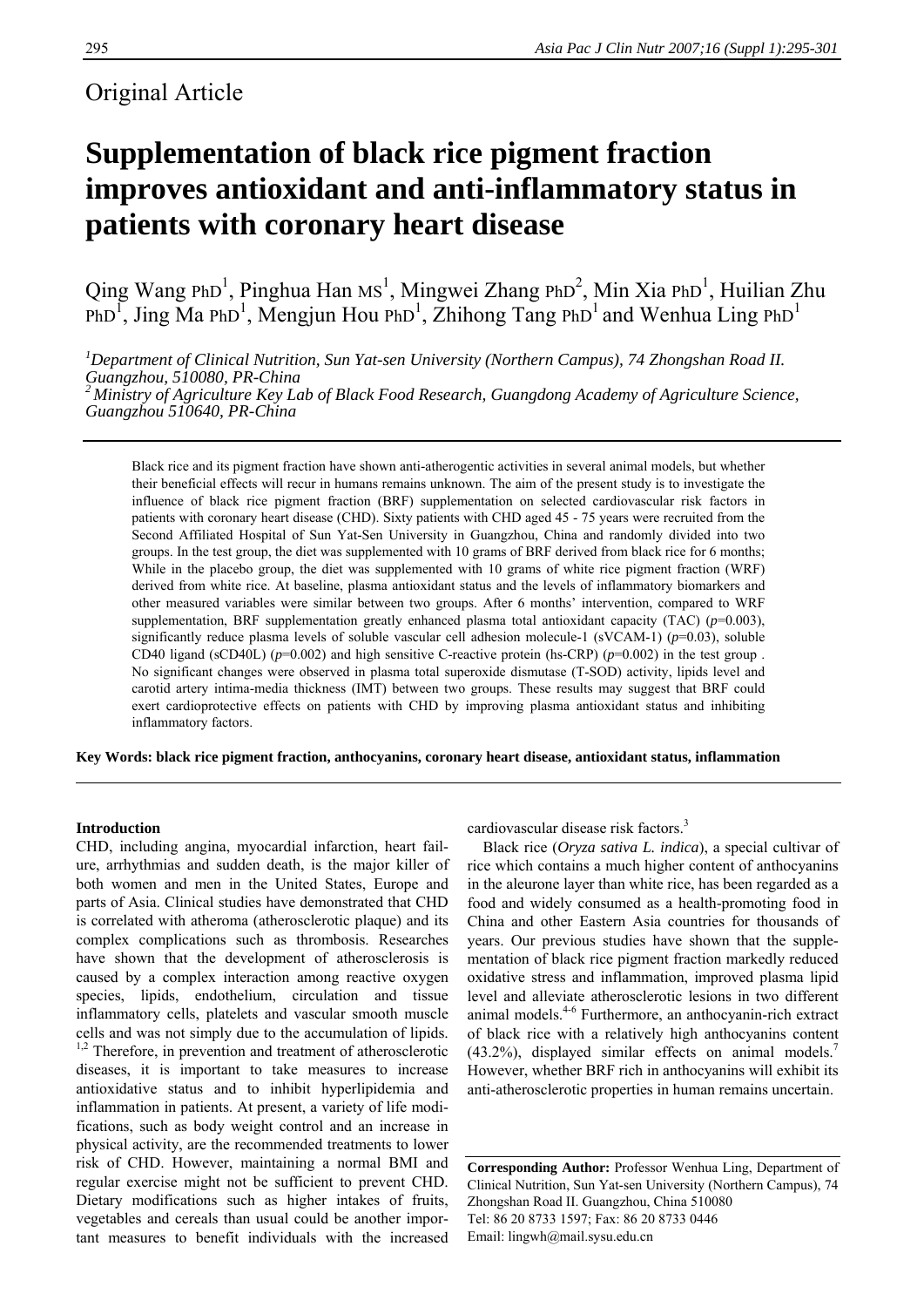Based on our previous findings, this study was designed to investigate the effect of BRF on plasma antioxidant status, inflammation factors and plasma lipids in patients with CHD. Our hypothesis was that BRF supplementation would have beneficial effects in those patients by reducing plasma lipids, decreasing inflammation and acting as a free radical scavenger.

### **Materials and methods**

## *Subjects*

Sixty subjects aged 45 - 75 years old were recruited from the Second Affiliated Hospital of Sun Yat-Sen University. All of them had previously been diagnosed with established CHD (documented myocardial infarction, significant coronary artery stenosis as assessed by angiography of  $>$  50%, or significantly decreased cardiac perfusion based on cardiac imaging, with and without exercise). Patients with one of the following conditions were excluded: intake of antioxidant supplements within the last 2 months; an acute myocardial infarction within the past 6 months; cardiac surgery within the past 6 months; significant renal failure or liver failure. The study protocol was approved by the medicine ethics committee of SunYatsen University. The purpose and protocol of our research were clearly explained to the patients before their recruitment in this study, and their written informed consents were obtained.

## *Study design and dietary assessment*

The clinical efficacy of the BRF was evaluated in CHD patients in a randomised, double-blind, placebo-controlled six-month intervention. During six months the subjects received daily 30 g BRF product (a pack of powder contains 10 g BRF derived from black rice, 12 g starch and 8 g sucrose) daily in the test group whereas 30 g WRF product (a pack of powder contains 10 g WRF derived from white rice, 12 g starch and 8 g sucrose) was consumed in the placebo group. All participants were requested to orally ingest the BRF products or placebo steeped in 300 ml warm water daily after breakfast. During the intervention period, participants were instructed to maintain their ordinary level of physical activity and keep their dietary habits unchanged. Moreover, a 24-h dietary recall was conducted at three different time points (at the baseline, the 3-month follow-up visit and the terminal visit) to ascertain whether their macronutrient, micronutrient and energy intake changed during the study. These dietary questionnaires were administered by trained medical personnel in a face- to-face interview. Food consumption data were converted into nutrients by using the Nutrient Elements Calculator V1.6 (Institute of CDC Nutrition and Food Safety, Peking, China).

## *Blood specimen collections*

For the plasma biomarkers assaying, venous blood was obtained at the baseline and at the end point of the intervention after an overnight fasting. Samples were then placed into tubes with 10% citrate as anticoagulant . After being centrifuged at 3000 rpm for 15 min at  $4^{\circ}$ C, plasma was collected and stored at -80℃ frozen in portions until analyses. Six volunteers (4 males and 2 females) were selected for assessment of anthocyanin levels in plasma.

After overnight fasting (12h - 14h), 4ml plasma samples were collected individually from the volunteers, and then 30 g BRF product  $(n = 3)$  or 30 g WRF  $(n = 3)$  product were orally ingested. Plasma samples were taken subsequently at 0.5, 1, 1.5, 2 and 4 h after consumption of BRF or WRF product.

## *Plasma antioxidant status, inflammatory factors and lipids*

The plasma TAC was measured using the Ferric Reducing Ability of Plasma (FRAP) method and detected on Shimadu UV-160 spectrophotometer.<sup>8</sup> The plasma T-SOD activity was assayed by employing an indirect inhibition assay in which xanthine and xanthine oxidase serve as a superoxide generator, and nitroblue tetrazolium (NBT) was used as a superoxide indicator.<sup>9</sup> Plasma levels of sVCAM-1 and sCD40L were determined in duplicate by using ELISA kits (Biosource system, Nivelles, Belgium and Bender Medsystems Vienna, Austria). Plasma hs-CRP was assayed by Hitachi 911 automated assay analyzer (Orion D, Espoo, Finland) using the immunoturbidimetric method. Plasma triglyceride was assayed by colorimetric method. Plasma total cholesterol (TC) and HDL cholesterol (HDL-C) were measured using cholesterol esterase and cholesterol oxidase assays.<sup>10</sup> Plasma LDL cholesterol (LDL-C) concentration was determined by the direct method.<sup>11</sup> ApoAI and ApoB were determined using the immunoturbidimetric method.

## *IMT in carotid arteries*

Ultrasound examination of the carotid arteries of all patients was performed by the same investigator using the same high-resolution ultrasound unit with a 7.5 MHz sector scanner and Doppler facility (LOGIQ700, GE Medical. Systems, Milwaukee, WI, USA). Three anatomically predefined sites on both sides of the neck (six sites in total) were examined: the distal 20 mm of the common carotid artery, the carotid bifurcation, and the proximal 10 mm of the internal carotid artery. A mean IMT was defined as the mean values of three sites on each side of the neck of the patient.

## *Plasma anthocyanins*

An ODS solid phase extraction cartridge (Sep-Pak C18, Waters,Milford, MA) was used for extraction of plasma anthocyanins. The cartridge was washed with 5 ml methanol and equilibrated with 5 ml of 1.5 mol/L formic acid aqueous solution before use. Then, 2.0 ml of plasma sample diluted with 0.2 ml of 0.44 mol/L trifluoroacetic acid (TFA) was applied to the cartridge. Water-soluble compounds, polar lipids and neutral lipids were respectively eluted from sample plasma with 5 ml of 1.5 mol/L formic acid aqueous solution, 5 ml of dichloromethane and 5 ml of benzene. Anthocyanins were recovered finally with 0.44 mol/L TFA solution in methanol. The methanol was then evaporated to dryness with a rotary evaporator. The dried extract was redissolved with 200 μL of 0.44 mol/L TFA aqueous solution and the 100 μL portion was subjected to the UV-HPLC analysis to determine anthocyanin concentration. Anthocyanins in plasma were determined with a UV-HPLC system at 520 nm detection. An C18-OSD column (4.6 mm  $\times$  250 mm) was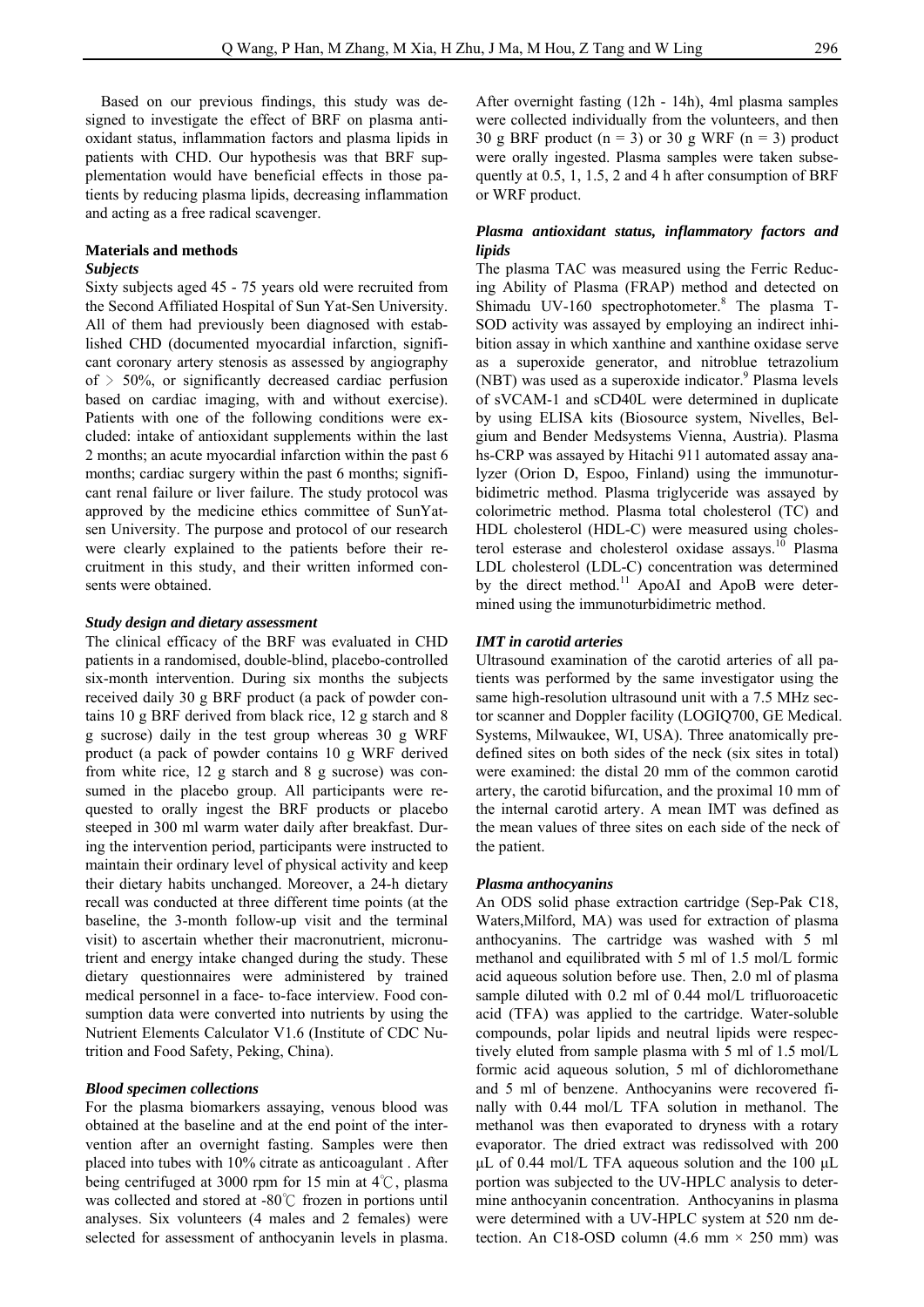|                                   | BRF group $(n=30)$ | WRF group $(n=30)$ | $p$ -value |
|-----------------------------------|--------------------|--------------------|------------|
| Age, y                            | $63.7 \pm 8.69$    | $64.0 \pm 10.7$    | 0.60       |
| Male                              | 63.3%              | 56.7%              | 0.79       |
| BMI, $\text{kg/m}^2$              | $24.0 \pm 3.62$    | $23.2 \pm 2.85$    | 0.33       |
| Systolic blood pressure, mm Hg    | $143 \pm 23.0$     | $148 \pm 26.3$     | 0.38       |
| Diastolic blood pressure, mm Hg   | $83.3 \pm 13.5$    | $86.4 \pm 11.2$    | 0.34       |
| Diabetes $(\% )$                  | 13.3%              | $16.7\%$           | 0.72       |
| Hyperlipidemia $(\% )$            | 53%                | 60%                | 0.60       |
| Hypertension $(\% )$              | 50%                | $46.7\%$           | 0.80       |
| Current cigarette smoking $(\% )$ | $0\%$              | 2.8%               | 0.15       |

**Table 1.** Baseline characteristics of the 60 participants in this study

Data are expressed as mean±SD or proportion (%)

**Table 2.** The daily dietary intake of nutrients according to intervention assignment

| <b>Nutrients</b>     | BRF group $(n=30)$<br>WRF group $(n=30)$ |                 | $p$ -value |
|----------------------|------------------------------------------|-----------------|------------|
| Energy (kcal)        | 1758±423                                 | $1820 \pm 448$  | 0.67       |
| Protein $(g)$        | $80.3 \pm 21.2$                          | $75.4 \pm 21.0$ | 0.49       |
| Fat $(g)$            | $47.4 \pm 18.4$                          | $50.5 \pm 26.5$ | 0.69       |
| Cholesterol (mg)     | $271 \pm 134$                            | $242\pm93$      | 0.46       |
| Carbohydrate $(g)$   | $261\pm68.7$                             | $275 \pm 78.2$  | 0.59       |
| Total fiber $(g)$    | $0.6{\pm}4.7$                            | $8.9 \pm 3.6$   | 0.24       |
| Vitamin A (ugRE)     | $686\pm316$                              | 457±445         | 0.08       |
| Vitamin $C$ (mg)     | $121\pm 45.8$                            | $91.9 \pm 58.0$ | 0.10       |
| Vitamin $E$ (mg)     | $10.3\pm4.32$                            | $8.16\pm4.12$   | 0.14       |
| $\Gamma$ Iron $(mg)$ | $19.1\pm4.53$                            | $18.1 \pm 4.98$ | 0.53       |
| $\text{Zinc}$ (mg)   | $13.0 \pm 3.48$                          | $12.2 \pm 3.89$ | 0.53       |
| Selenium $(\mu g)$   | $57.6 \pm 14.8$                          | $56.9 \pm 23.0$ | 0.91       |

used with a mixture of 4% aqueous phosphoric acid and actonitrile (88:12, v/v) as column eluant at a flow rate of 0.8 mL/min. Cynidin 3-ο-β-glucoside (Cy-3-g) and Peonidin 3-ο-β-glucoside (Pn-3-g) (Polyphenol AS, Norway) were used as the standards. The sample preparation and HPLC analysis procedures followed the methods of Cao G et al and Kay et al with modification.<sup>12,13</sup>

## *Statistical analyses*

Baseline characteristics were compared between the test group and the placebo group using Student's t-test for continuous variables and  $X^2$  tests for categorical variables. The dietary nutrient contents were compared between two groups using one-way ANOVA test. BRF and WRF group parameters were compared at baseline as well as the changes in parameters after 6 months' intervention. The Student's t-test was used for data with normal distribution and the nonparametric Mann-Whiney U-test was used for data not normally distributed. The values are reported as mean  $\pm$  SD in all the results tables unless otherwise specified. *p*values were two tailed and *p*<0.05 was considered as significant.

## **Results**

All enrolled participants completed the study and no side effects were observed in either group. The characteristics at baseline are presented in Table 1. The medicine which the patients utilized before the trial (such as statin, aspirin, β blockers, angiotensin converting enzyme inhibitors and calcium channel antagonists) were similar between the

two groups and there were also no significant differences in daily energy, nutrients or antioxidant observed between the two groups based on the data from the dietary questionnaires mentioned before (Table 2). Patients were generally compliant as assessed by counting returned products, scheduled phone interviews and personal visits. According to the returned products, the average usage of the products was 91.4% in the test group and 90.9% in the placebo group, respectively. There was no significant difference between two groups.

The results for antioxidant status, plamal lipids, inflammatory biomarkers and IMT are presented in Table 3. Overall, the values of measured variables at baseline were similar in the two groups. Concerning the plasma TAC, an increasing change from baseline of 1.29±2.96 U/ml was seen in the test group but a decreasing change from baseline of 0.61±1.69 U/ml for TAC was observed in the placebo group.The difference of change between the two groups was significant  $(p=0.003)$ . There was no significant difference in plasma SOD activity between the two groups after 6 months' intervention. As for the inflammatory biomarkers, our results showed that BRF treatment over the 6-month intervention led to decreasing changes in plasma sVCAM-1 (1367±756 mg/L to 993±532 mg/L), sCD40L (8.36 $\pm$ 4.09 mg/L to 5.73 $\pm$ 2.37 mg/L) and hs-CRP  $(3.82 \pm 1.82 \text{ mg/L}$  to  $2.55 \pm 1.66 \text{ mg/L})$  in the BRF group, while the levels of these inflammatory biomarkers didn't change significantly after 6 months in the WRF group. The difference in changes of these three biomarkers between two groups was significant, (*p*=0.03,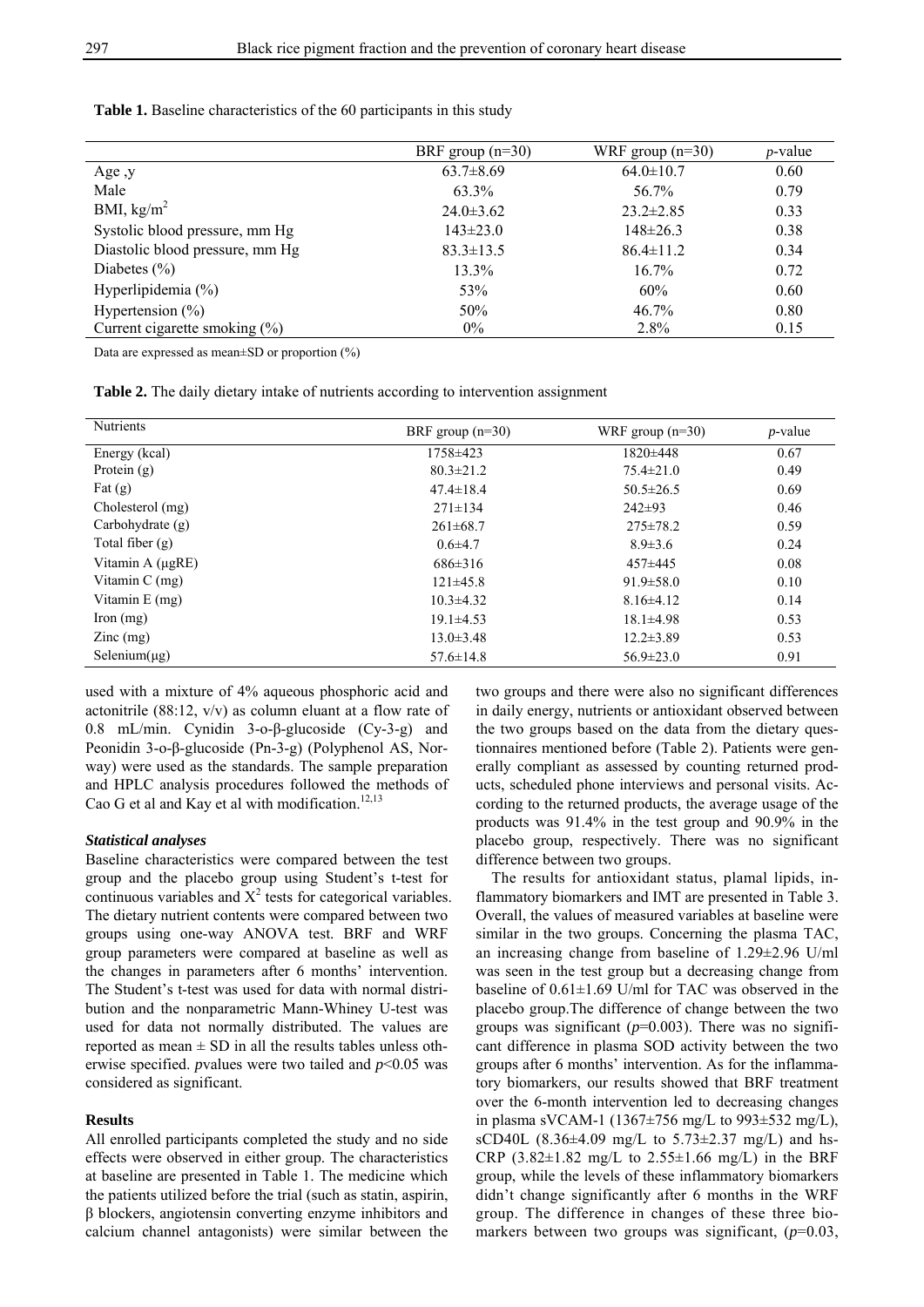

**Figure 1.** Pharmacokinetic parameters of cyanidin-3-glucose in human plasma after 3 subjects consumed a BRF product. Pre = pre consumption, Post  $0.5 =$  post-consumption 0.5 hour, Post  $1.0 =$  post-consumption 1.0 hour, Post  $1.5 =$  post-consumption 1.5 hours, Post  $2.0 =$ post-consumption 2.0 hours, Post 4.0 = post-consumption 4.0 hours.

**Table 3.** The plasma levels of antioxidant status, inflammatory biomarkers, lipids and IMT of carotid artery

|                     | BRF group $(n=30)$ |                 |                               | WRF group $(n=30)$ |                 |                         |            |
|---------------------|--------------------|-----------------|-------------------------------|--------------------|-----------------|-------------------------|------------|
|                     | Baseline           | 6-month         | Change                        | <b>Baseline</b>    | 6-month         | Change                  | $p$ -value |
| TAC, $10^3$ u/L     | $11.1 \pm 3.53$    | $12.4 \pm 4.24$ | $1.29 \pm 2.96$ <sup>a</sup>  | $10.3 \pm 2.73$    | $9.70 \pm 2.30$ | $-0.61 \pm 1.69^b$      | < 0.01     |
| SOD, $10^3$ u/L     | $51.1 \pm 11.2$    | $51.5 \pm 23.5$ | $0.38 \pm 23.3$               | $49.4 \pm 8.89$    | $50.5 \pm 13.0$ | $1.11 \pm 19.0$         | 0.90       |
| sVCAM-1.<br>mg/L    | 1367±756           | $993 \pm 532$   | $-373 \pm 492$ <sup>a</sup>   | $1236 \pm 548$     | 1208±690        | $-28.2 \pm 691^{\circ}$ | 0.03       |
| $sCD40L$ , mg/L     | $8.36\pm4.09$      | $5.73 \pm 2.37$ | $-2.63 \pm 3.27$ <sup>a</sup> | $8.25 \pm 4.53$    | $8.85 \pm 4.73$ | $0.60\pm4.43^{b}$       | < 0.01     |
| hs-CRP, mg/L        | $3.82 \pm 1.82$    | $2.55 \pm 1.66$ | $-1.27 \pm 1.66$ <sup>a</sup> | $3.58 \pm 1.71$    | $3.82 \pm 1.96$ | $0.24 \pm 1.99^b$       | < 0.01     |
| $TG$ , mmol/L       | $1.56 \pm 0.80$    | $1.30 \pm 0.92$ | $-0.26 \pm 1.03$              | $1.68 \pm 0.99$    | $1.28 \pm 0.58$ | $-0.39 \pm 1.24$        | 0.78       |
| TC, mmol/L          | $4.16 \pm 1.02$    | $3.89 \pm 0.77$ | $-0.27 \pm 1.08$              | $4.11 \pm 0.78$    | $4.10 \pm 0.71$ | $-0.01 \pm 0.89$        | 0.22       |
| $LDL-C$ , mmol/ $L$ | $2.39 \pm 0.71$    | $2.17\pm0.50$   | $-0.22 \pm 0.91$              | $2.34\pm0.60$      | $2.35 \pm 0.64$ | $0.02 \pm 0.87$         | 0.24       |
| $HDL-C$ , mmol/L    | $1.03 \pm 0.33$    | $1.17\pm0.42$   | $0.14 \pm 0.31$               | $1.03 \pm 0.22$    | $1.06 \pm 0.28$ | $0.03 \pm 0.33$         | 0.22       |
| ApoAI, $g/L$        | $0.96 \pm 0.21$    | $1.05 \pm 0.23$ | $0.09 \pm 0.18$               | $0.95 \pm 0.14$    | $0.94\pm0.21$   | $-0.02 \pm 0.25$        | 0.16       |
| ApoB, $g/L$         | $0.83 \pm 0.20$    | $0.76 \pm 0.15$ | $-0.06 \pm 0.22$              | $0.77 \pm 0.12$    | $0.73 \pm 0.21$ | $-0.04\pm0.24$          | 0.70       |
| IMT (left), mm      | $1.03 \pm 0.25$    | $1.03 \pm 0.28$ | $0.00 \pm 0.24$               | $1.14\pm0.34$      | $1.15 \pm 0.33$ | $0.01 \pm 0.12$         | 0.87       |
| IMT (right), mm     | $1.02 \pm 0.31$    | $1.02 \pm 0.35$ | $0.00 \pm 0.25$               | $1.18 \pm 0.36$    | $1.20 \pm 0.38$ | $0.02 \pm 0.17$         | 0.80       |

Significant difference between the change value of each groups is indicated by different superscript letter (paired t-test,  $p<0.05$ )

*p*=0.002, *p*=0.002) respectively.

 The mean changes of TG, TC, LDL-C, HDL-C, apoAI and apoB between the test group and the placebo group, however, were not significant different after 6-months' intervention. Furthermore, there was no significant change in carotid IMT in both groups throughout the study.

After the intake of the BRF products, only the Cy-3-g (the dominant anthocyanin in BRF) appeared in plasma and arrived at a maximum level (21.5±4.48 ng/ml) at 1.5 h, but disappeared quickly after 4 hours (Fig 1, 2). Our data indicated that the human plasma contained no detectable anthocyanins before the intake of BRF (baseline,  $t=0$ ) and we could not detect anthocyanins in the participants' plasma in WRF group at any time.

### **Discussion**

The present study shows that treatment with a subfraction of black rice can benefit patients with CHD by increasing the plasma antioxidant status and by reducing inflammation. The effectiveness of the BRF in this clinical trial was comparable with that of WRF, which served as a placebo in this study. BRF is composed of different kinds of nutrients and phytochemicals which mainly include anthocyanins.14 On the basis of previous studies in our group, phytochemicals rather than fiber or vitamins contained in the black rice are responsible for the atheroprotective effect.<sup>7</sup> Anthocyanins have recently been considered as important phytochemicals with potential health-promoting activities, such as anti-oxidation, anti-inflammation, etc.<sup>15</sup> Similarly, other studies have also documented that plant anthocyanins are beneficial to cardiovascular health.<sup>16,17</sup>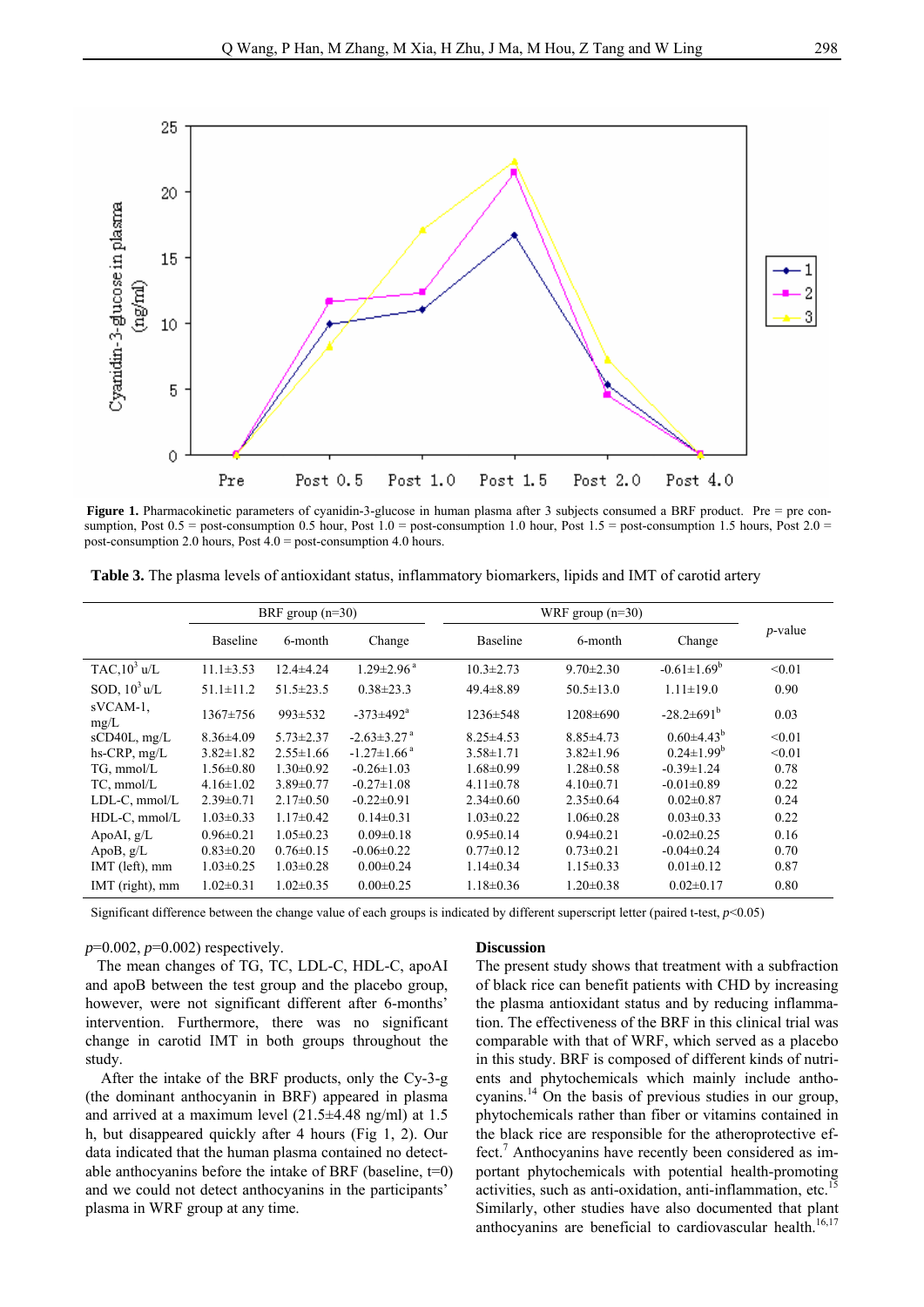

**Figure 2.** Representative HPLC chromatograms of two anthocyanin standards (A) and anthocyanins in human plasma sample 1.5 h after 30 g BRF intake (B). Peaks 1 and 2 were confirmed as Cyanidin-3 glucose and Peonidin-3-glucose respectively according to the standards. mAU = milliabsorbance units.

The higher amount of anthocyanins contained in BRF compared to WRF might be the major component responsible for the BRF-induced cardioprotective effects which were not shown in the WRF group. Although BRF, compared with WRF, also contains higher amounts of iron, selenium and zinc ,all of which were reported to possess certain cardioprotective effects in vivo, $18,19$  nonselectively supplementing these minerals, even in an amount higher than that consumed by the patients in the present study, did not show any favorable effect on atherosclerosis.20 These results implies that the anthocyanins contained in the BRF may be the main cause for the beneficial effects observed in the BRF group, although it can not be ruled out that some minerals in BRF may contribute partially to those beneficial effects.

Anthocyanins have been shown to display certain antioxidant activities in vitro and in vivo.<sup>21,22</sup> Consistent with those studies, our study shows that supplementation of BRF rich in anthocyanins could increase the total plasma antioxdant capacity in patients with CHD, which may be due in part to the intact absorption of anthocyanin(Figure 1). It's well known that the total antioxidant system in plasma includes anti-oxidative enzymatic and nonenzymatic systems mostly from the diet. In this study, plasma SOD activity is not significantly different between the two groups, which may suggest that the anthocyanin in BRF is probably unrelated to the antioxidative enzymatic systems but act as a direct reactive oxygen species scavenger by itself in vivo. Another possibility is that the anthocyanins in BRF may enhance SOD activity in tissue but not in plasma.

Emerging evidences have strongly suggested that atherosclerosis is a multifactorial and multistep disease that involves chronic inflammation at every stage, from initiation to progression, and eventually, plaque rupture. $23$ -<sup>25</sup> Therefore, inflammatory factors are considered to play an important role in the development and progression of atherosclerotic lesions.26 VCAM-1,CD40L and hs-CRP,

all of which play important roles in the inflammatory process, have recently been shown to circulate in increased amounts in patients with CHD.<sup>27-29</sup> The soluble forms of these molecules may thus be regarded as markers of atherosclerotic plaque's activity. Similar to our previous reports, this study demonstrates that compared with WRF, chronic intake of BRF rich in anthocyanins can exert significant inhibitory effects on sVCAM-1,sCD40L and hs-CRP in patients with CHD. Since a previous study reported that VCAM-1, CD40L and hs-CRP are stimulated by  $ROS<sub>1</sub><sup>30</sup>$  the decrease in these inflammatory factors maybe due largely to the improvement in plasma antioxidant status by anthocaynins contained in BRF.

Concerning the plasma lipids, the results in this reserach are not in accordance with our previously published studies. $4-7$  However, it should be emphasized that our study was performed as a clinical trial in patients with atherosclerotic disease and not in animal models or isolated cells. As far as we know, most hyperlipidemia participants had been taking statins and keeping a low-lipid diet before being recruited in this study, which led to a relatively normal plasma lipids level before the BRF treatment. Therefore, we assume that the lipid-lowering effects may be masked by the long-term use of statins and consumption of low-lipid diets in patients since the lipidlowering effects of different treatments are always almost significantly related to pretreatment cholesterol levels. $31,32$ Another possible explanation could be that the in vivo beneficial effects of BRF rich in anthocaynins are probably not caused by its lipid-lowering capacity in this study. This hypothesis is derived from one similar study in which consumption of black or green tea had no effect on plasma lipids for 4 weeks in smokers.<sup>33</sup> Carotid IMT is commonly used as a surrogate marker of atherosclerosis. Supplementation of BRF could not reduce carotid IMT in our study. No changes in the carotid IMT may be explained by the unchanged of lipids level because the progression of carotid atherosclerosis is tightly related to the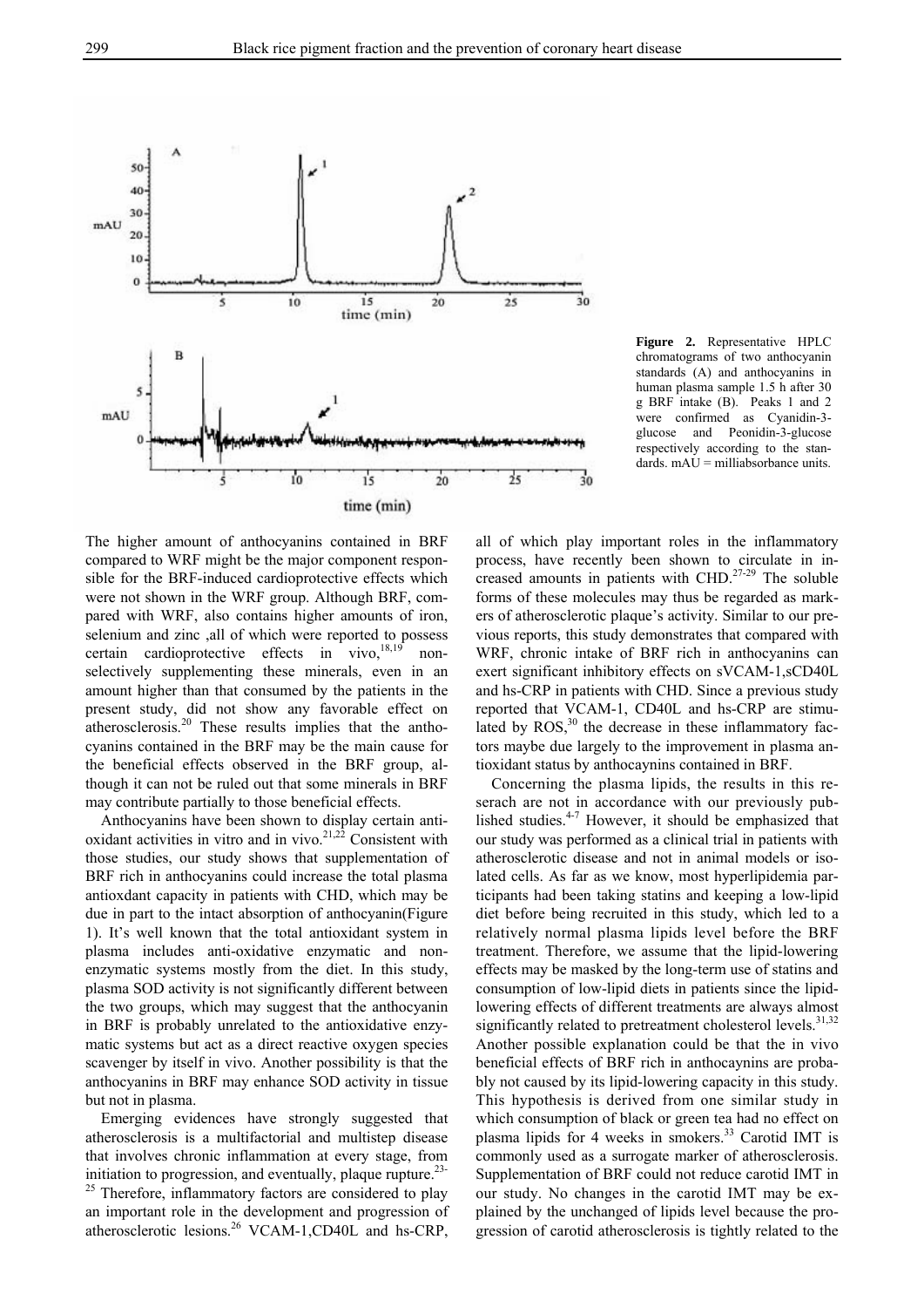the increased lipids level in plasma.<sup>34</sup>

In conclusion, the present study provides the first clinical evidence that black rice pigment fraction can reduce some cardiovascular risk factors in patients with CHD. Those positive effects of BRF may be attributed to the antioxidant and anti-inflammatory activities of anthocyanins contained in BRF. These observations suggest that BRF may serve as an important diet supplement for those individuals with CHD.

## **Acknowledgements**

This study was supported by a grant from National Natural Science Foundation of China (30371215). We particularly thank Dr Ruqiong Nie, Dr Woliang Yuan and Dr Hui Zhi in the Second Affiliated Hospital of Sun Yan-sen University, for their kind help in recruiting the clinical participants and the carotid ultrasound detection.

### **References**

- 1. Orford JL, Selwyn AP, Ganz P, Popma JJ, Rogers C. The comparative pathobiology of atherosclerosis and restenosis. Am J Cardiol 2000; 86: 6H-11H.
- 2. Kher N, Marsh JD. Pathobiology of atherosclerosis--a brief review. Semin Thromb Hemost 2004; 30: 665-672.
- 3. Steffen LM, Jacobs DR Jr, Stevens J, Shahar E, Carithers T, Folsom AR. Associations of whole-grain, refined-grain, and fruit and vegetable consumption with risks of allcause mortality and incident coronary artery disease and ischemic stroke: the Atherosclerosis Risk in Communities (ARIC) Study. Am J Clin Nutr 2003;78:383-390.
- 4. Xia M, Ling WH, Ma J, Kitts DD, Zawistowski J. Supplementation of diets with the black rice pigment fraction attenuates atherosclerotic plaque formation in apolipoprotein e deficient mice. J Nutr 2003;133: 744-751.
- 5. Ling WH, Wang LL, Ma J. Supplementation of the black rice outer layer fraction to rabbits decreases atherosclerotic plaque formation and increases antioxidant status. J Nutr 2002; 132: 20-26.
- 6. Ling WH, Cheng QX, Ma J, Wang T. Red and black rice decrease atherosclerotic plaque formation and increase antioxidant status in rabbits. J Nutr 2001; 131:1421-1426.
- 7. Xia X, Ling W, Ma J, Xia M, Hou M, Wang Q, Zhu H, Tang Z. An anthocyanin-rich extract from black rice enhances atherosclerotic plaque stabilization in apolipoprotein E-deficient mice. J Nutr 2006;136: 2220-2225.
- 8. Campos AM, Sotomayor CP, Pino E, Lissi E. A pyranine based procedure for evaluation of the total antioxidant potential (TRAP) of polyphenols. A comparison with closely related methodologies. Biol Res 2004; 37: 287- 292.
- 9. Yamaoka K, Mitsunobu F, Kojima S, Shibakura M, Kataoka T, Hanamoto K, Tanizaki Y. The elevation of p53 protein level and SOD activity in the resident blood of the Misasa radon hot spring district. J Radiat Res 2005; 46: 21-24.
- 10. Matsushita M, Irino T, Maehata E. Enzymatic determination of serum total and esterified cholesterol with the same reagents. Clin Chim Acta 1990; 191: 97-99.
- 11. Yu HH, Ginsburg GS, Harris N, Rifai N. Evaluation and clinical application of a direct low-density lipoprotein cholesterol assay in normolipidemic and hyperlipidemic adults. Am J Cardiol 1997; 80: 1295-1299.
- 12. Cao G, Prior RL. Anthocyanins are detected in human plasma after oral administration of an elderberry extract. Clin Chem 1999; 45: 574-576.
- 13. Kay CD, Mazza G, Holub BJ, Wang J. Anthocyanin metabolites in human urine and serum. Br J Nutr 2004;91: 933-942.
- 14. Hu C, Zawistowski J, Ling WH, Kitts DD. Black rice (Oryza sativa L. indica) pigmented fraction suppresses both reactive oxygen species and nitric oxide in chemical and biological model systems. J Agric Food Chem 2003; 51:5271-5277.
- 15. Tsuda T, Horio F, Uchida K, Aoki H, Osawa T. Dietary cyanidin 3-O-beta-D-glucoside-rich purple corn color prevents obesity and ameliorates hyperglycemia in mice. J Nutr 2003;133: 2125-2130.
- 16. Stoclet JC, Chataigneau T, Ndiaye M, Oak MH, El Bedoui J, Chataigneau M, Schini-Kerth VB. Vascular protection by dietary polyphenols. Eur J Pharmacol 2004;500: 299-313.
- 17. Manach C, Mazur A, Scalbert A. Polyphenols and prevention of cardiovascular diseases. Curr Opin Lipidol 2005;16: 77-84.
- 18. Burk RF. Selenium, an antioxidant nutrient. Nutr Clin Care 2002; 5: 75-79.
- 19. Oteiza PI, Olin KL, Fraga CG, Keen CL. Zinc deficiency causes oxidative damage to proteins, lipids and DNA in rat testes. J Nutr 1995; 125: 823-829.
- 20. Zureik M, Galan P, Bertrais S, Mennen L, Czernichow S, Blacher J, Ducimetiere P, Hercberg S. Effects of longterm daily low-dose supplementation with antioxidant vitamins and minerals on structure and function of large arteries. Arterioscler Thromb Vasc Biol 2004;24:1485-1491.
- 21. Ravindra PV, Narayan MS. Antioxidant activity of the anthocyanin from carrot (Daucus carota) callus culture. Int J Food Sci Nutr 2003;54: 349-355.
- 22. Garcia-Alonso M, Rimbach G., Rivas-Gonzalo JC, De Pascual-Teresa S. Antioxidant and cellular activities of anthocyanins and their corresponding vitisins A--studies in platelets, monocytes, and human endothelial cells. J Agric Food Chem 2004;52: 3378-3384.
- 23. Libby P, Ridker PM, Maseri A. Inflammation and atherosclerosis. Circulation 2002;105: 1135–1143.
- 24. Prescott SM, McIntyre TM, Zimmerman GA, Stafforini DM. Sol Sherry lecture in thrombosis: Molecular events in acute inflammation. Arterioscler Thromb Vasc Biol 2002;22: 727–733.
- 25. Ross R. Atherosclerosis--an inflammatory disease. N Engl J Med 1999;340: 115–126.
- 26. Libby P. What have we learned about the biology of atherosclerosis? The role of inflammation. Am J Cardio 2001;88: 3J-6J.
- 27. Hwang S, Ballantyne CM, Sharret AR, Smith LC, Davis CE, Gotto AM, Boerwinkle E. Circulating adhesion molecules VCAM-1, ICAM-1, and E-selectin in carotid atherosclerosis and incident coronary heart disease cases: the Atherosclerosis Risk In Communities (ARIC) study. Circulation 1997;12:4219-4225.
- 28. Yasojima K, Schwab C, McGeer EG, McGeer PL. Generation of C-reactive protein and complement components in atherosclerotic plaques. Am J Pathol 2001; 158: 1039-1051.
- 29. Yan JC, Zhu J, Gao L, Wu ZG, Kong XT, Zong RQ, Zhan LZ. The effect of elevated serum soluble CD40 ligand on the prognostic value in patients with acute coronary syndromes. Clin Chim Acta 2004; 343: 155-159.
- 30. Lyon CJ, Law RE, Hsueh WA. Minireview: adiposity, inflammation, and atherogenesis. Endocrinology 2003;144:2195-2200.